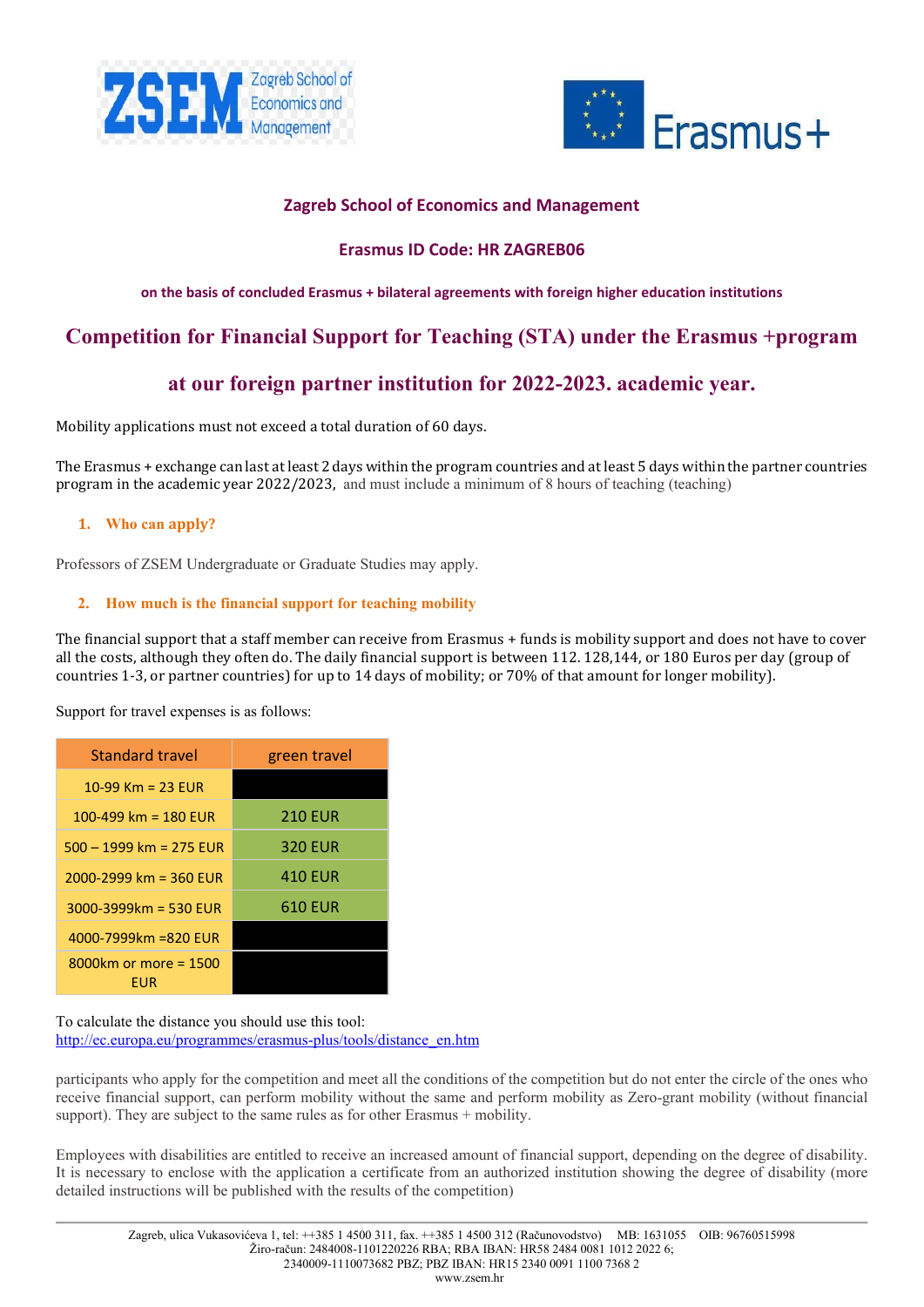



Inclusion support: - for staff: separate application after selection in the competition, and before going to mobility - for application of an estimate of the actual costs of persons with specific physical, mental or health circumstances

### **3. Criteria for selection of candidates**

The criteria for selecting candidates are the quality of the proposed mobility and its compliance with the strategy of the faculty in connecting and improving its employees, programs, and inter-institutional cooperation at the international level.

The selection of candidates is carried out by the Selection Committee at the level of the higher education institution, in accordance with the available funds.

### **4. Application procedure**

The employee should fill out, sign, and send the application to the ZSEM International Office. In case all the allocated funds are not used, the Tender remains open.

The application can be accessed on the website [http://international](http://international-office.zsem.hr/)-office.zsem.hr/

All necessary documentation should be submitted electronically to the address:  $amali@zsem/hr$ 

### 5. **The application must be attached:**

- **a) Application form (on the website of the International Office)**
- **b) Copy/scan of ID card or passport (both pages)**
- **c) Learning mobility agreement (filled and signed)**
- **d) Copy / scan current account**
- **e) Completed OIB table (in excel format)**
- **f) A copy of insurance covering at least health insurance, liability insurance, and accident insurance.**

**Important**: In the case of EU mobility, participants' national health insurance will include basic insurance during their stay in another EU Member State via the European Health Insurance Card. However, this insurance may not be sufficient for all situations, for example in the case of special medical intervention or in the case of international mobility. In this case, additional private health insurance may be required. Liability and accident insurance covers damage caused by a participant or inflicted on a participant during a stay abroad. Different rules for these insurances exist in different countries and participants run the risk of not being insured by standard schemes, for example, if they are not considered employees or are not formally enrolled in their recipient organization. In addition to the above, insurance against loss or theft of documents, travel tickets, and luggage is recommended

For participants with disabilities - with all the above and a certificate from an authorized institution from which the degree of disability can be seen.

### **6. Publication of tender results**

The results of the competition will be published one week after the closing date of the competition on the website of the International Bureau and on the bulletin board on the premises of ZSEM in accordance with the notification of the Agency for Mobility and EU programs on the number of approved places or months for teacher mobility.

Selected employees are obliged to comply with the regulations given in the Ordinance on International Mobility for ac. yr. 2022/23.

By applying to the competition, candidates agree to have their names published on the list.

### **7. Appeal procedure**

An appeal may be filed against the Decision on the selection of candidates to the legal service of ZSEM within 8 days from the announcement of the results of the competition. The appeal shall be filed in writing. The Commission decides on the appeal.

Notice of personal data processing